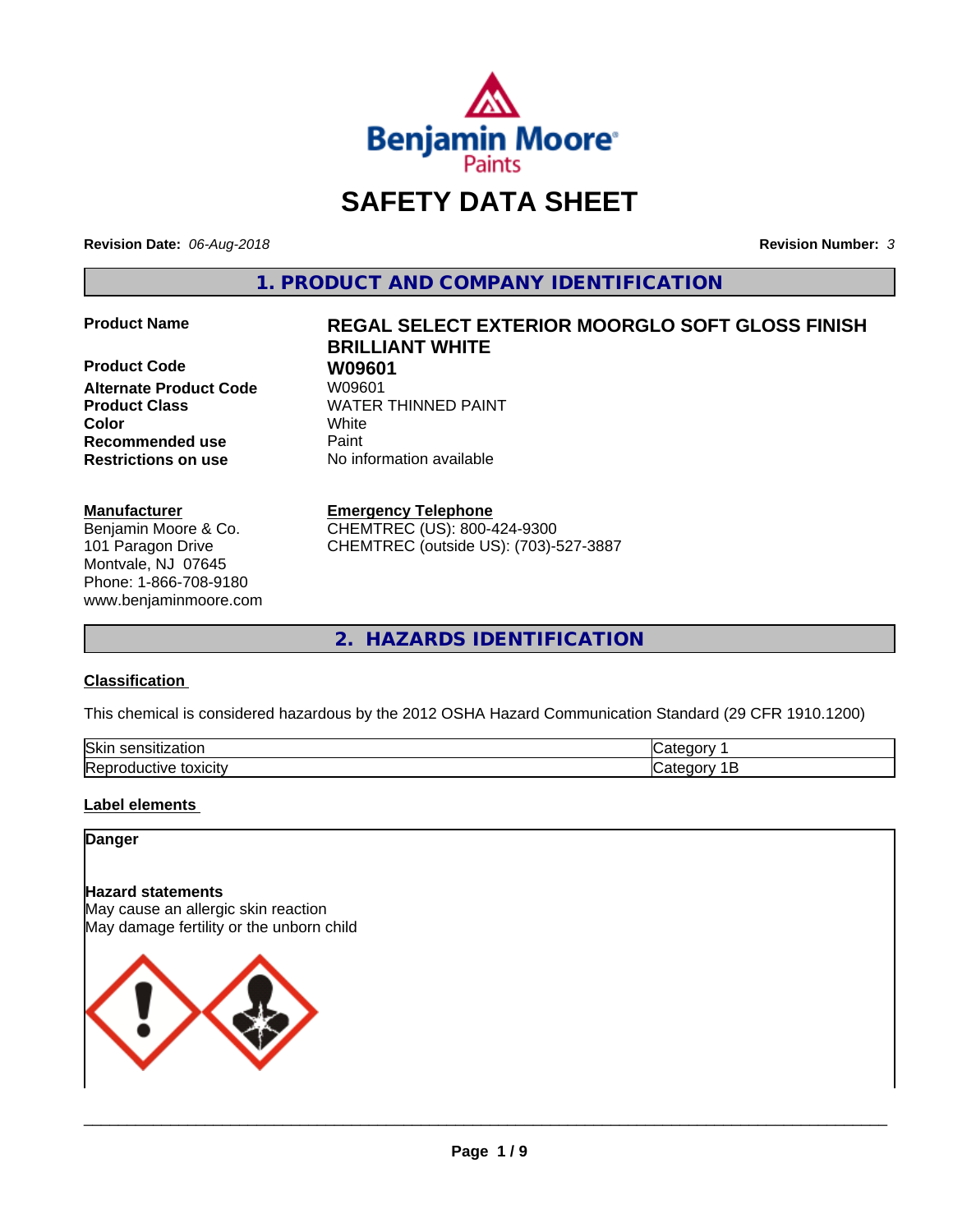**Appearance** liquid **Odor 11** Odor little or no odor

# **Precautionary Statements - Prevention**

Obtain special instructions before use Do not handle until all safety precautions have been read and understood Use personal protective equipment as required Avoid breathing dust/fume/gas/mist/vapors/spray Contaminated work clothing should not be allowed out of the workplace Wear protective gloves

# **Precautionary Statements - Response**

IF exposed or concerned: Get medical advice/attention **Skin** IF ON SKIN: Wash with plenty of soap and water

If skin irritation or rash occurs: Get medical advice/attention Wash contaminated clothing before reuse

# **Precautionary Statements - Storage**

Store locked up

# **Precautionary Statements - Disposal**

Dispose of contents/container to an approved waste disposal plant

# **Hazards not otherwise classified (HNOC)**

Not applicable

# **Other information**

No information available

# **3. COMPOSITION INFORMATION ON COMPONENTS**

| <b>Chemical name</b>            | CAS No.    | Weight-% |
|---------------------------------|------------|----------|
| Titanium dioxide                | 13463-67-7 | 30       |
| Zinc oxide                      | 1314-13-2  |          |
| Sodium C14-C16 olefin sulfonate | 68439-57-6 | 0.5      |
| 1-Methvl-2-pvrrolidinone        | 872-50-4   | 0.5      |
| 2-N-octvl-4-Isothiazolin-3-One  | 26530-20-1 | 0.5      |

# **4. FIRST AID MEASURES**

| <b>General Advice</b> | No hazards which require special first aid measures.                                                                                                                                                                                |
|-----------------------|-------------------------------------------------------------------------------------------------------------------------------------------------------------------------------------------------------------------------------------|
| <b>Eye Contact</b>    | Rinse thoroughly with plenty of water for at least 15 minutes and consult a<br>physician.                                                                                                                                           |
| <b>Skin Contact</b>   | Wash off immediately with soap and plenty of water while removing all<br>contaminated clothes and shoes. If skin irritation persists, call a physician. Wash<br>clothing before reuse. Destroy contaminated articles such as shoes. |
| <b>Inhalation</b>     | Move to fresh air. If symptoms persist, call a physician.                                                                                                                                                                           |
|                       |                                                                                                                                                                                                                                     |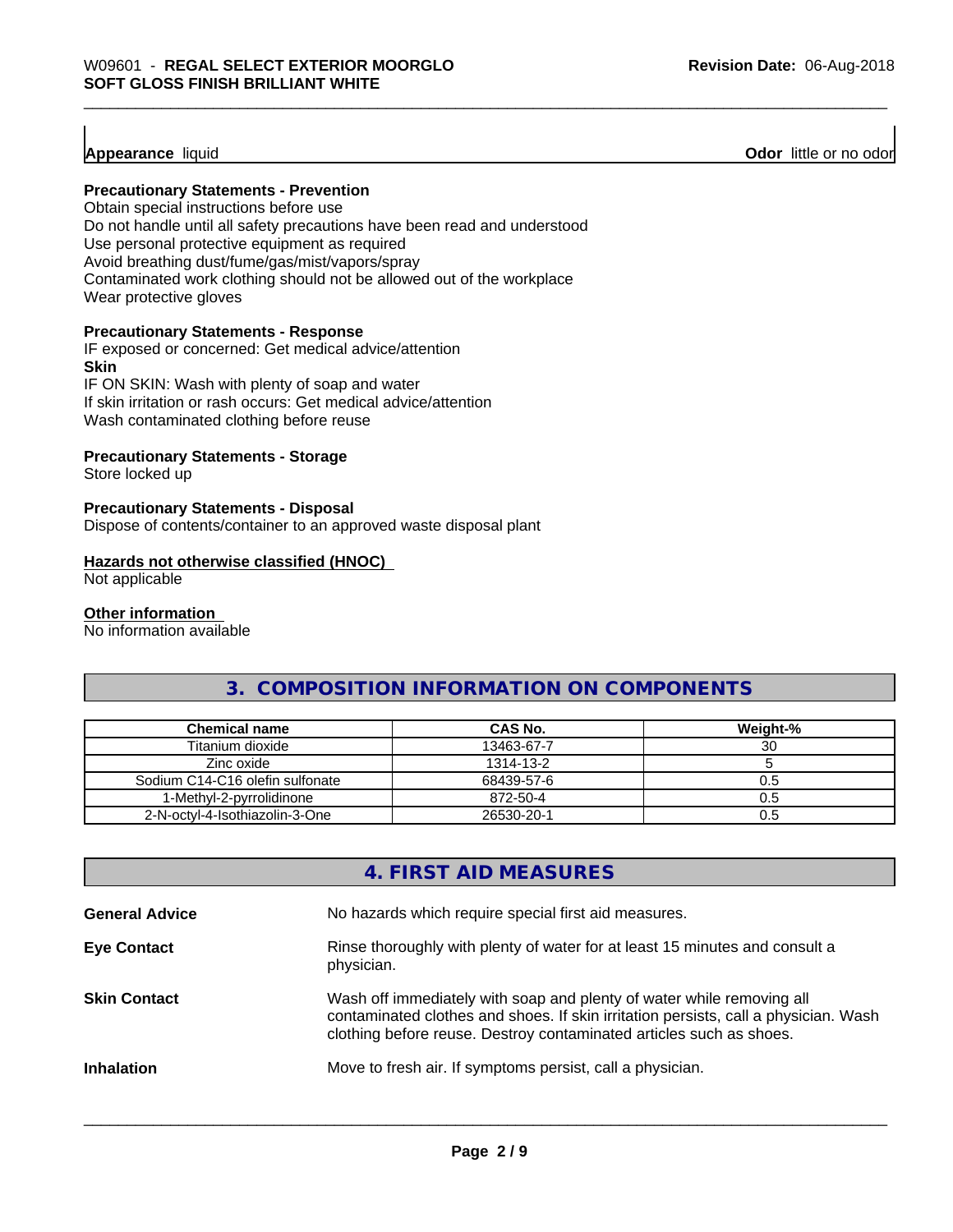| Ingestion                                                                        | if necessary.   | Clean mouth with water and afterwards drink plenty of water. Consult a physician |                                                                                                                 |
|----------------------------------------------------------------------------------|-----------------|----------------------------------------------------------------------------------|-----------------------------------------------------------------------------------------------------------------|
| <b>Most Important</b><br><b>Symptoms/Effects</b>                                 |                 | May cause allergic skin reaction.                                                |                                                                                                                 |
| <b>Notes To Physician</b>                                                        |                 | Treat symptomatically.                                                           |                                                                                                                 |
|                                                                                  |                 | 5. FIRE-FIGHTING MEASURES                                                        |                                                                                                                 |
| <b>Suitable Extinguishing Media</b>                                              |                 |                                                                                  | Use extinguishing measures that are appropriate to local<br>circumstances and the surrounding environment.      |
| <b>Protective Equipment And Precautions For</b><br><b>Firefighters</b>           |                 | and full protective gear.                                                        | As in any fire, wear self-contained breathing apparatus<br>pressure-demand, MSHA/NIOSH (approved or equivalent) |
| <b>Specific Hazards Arising From The Chemical</b>                                |                 | extreme heat.                                                                    | Closed containers may rupture if exposed to fire or                                                             |
| <b>Sensitivity To Mechanical Impact</b>                                          |                 | <b>No</b>                                                                        |                                                                                                                 |
| <b>Sensitivity To Static Discharge</b>                                           |                 | No                                                                               |                                                                                                                 |
| <b>Flash Point Data</b><br>Flash Point (°F)<br>Flash Point (°C)<br><b>Method</b> |                 | Not applicable<br>Not applicable<br>Not applicable                               |                                                                                                                 |
| <b>Flammability Limits In Air</b>                                                |                 |                                                                                  |                                                                                                                 |
| Lower flammability limit:<br><b>Upper flammability limit:</b>                    |                 | Not applicable<br>Not applicable                                                 |                                                                                                                 |
| Health: 1<br><b>NFPA</b>                                                         | Flammability: 0 | Instability: 0                                                                   | <b>Special: Not Applicable</b>                                                                                  |
| <b>NFPA Legend</b>                                                               |                 |                                                                                  |                                                                                                                 |

- 0 Not Hazardous
- 1 Slightly
- 2 Moderate
- 3 High
- 4 Severe

*The ratings assigned are only suggested ratings, the contractor/employer has ultimate responsibilities for NFPA ratings where this system is used.*

*Additional information regarding the NFPA rating system is available from the National Fire Protection Agency (NFPA) at www.nfpa.org.*

# **6. ACCIDENTAL RELEASE MEASURES Personal Precautions** Avoid contact with skin, eyes and clothing. Ensure adequate ventilation. **Other Information** Prevent further leakage or spillage if safe to do so.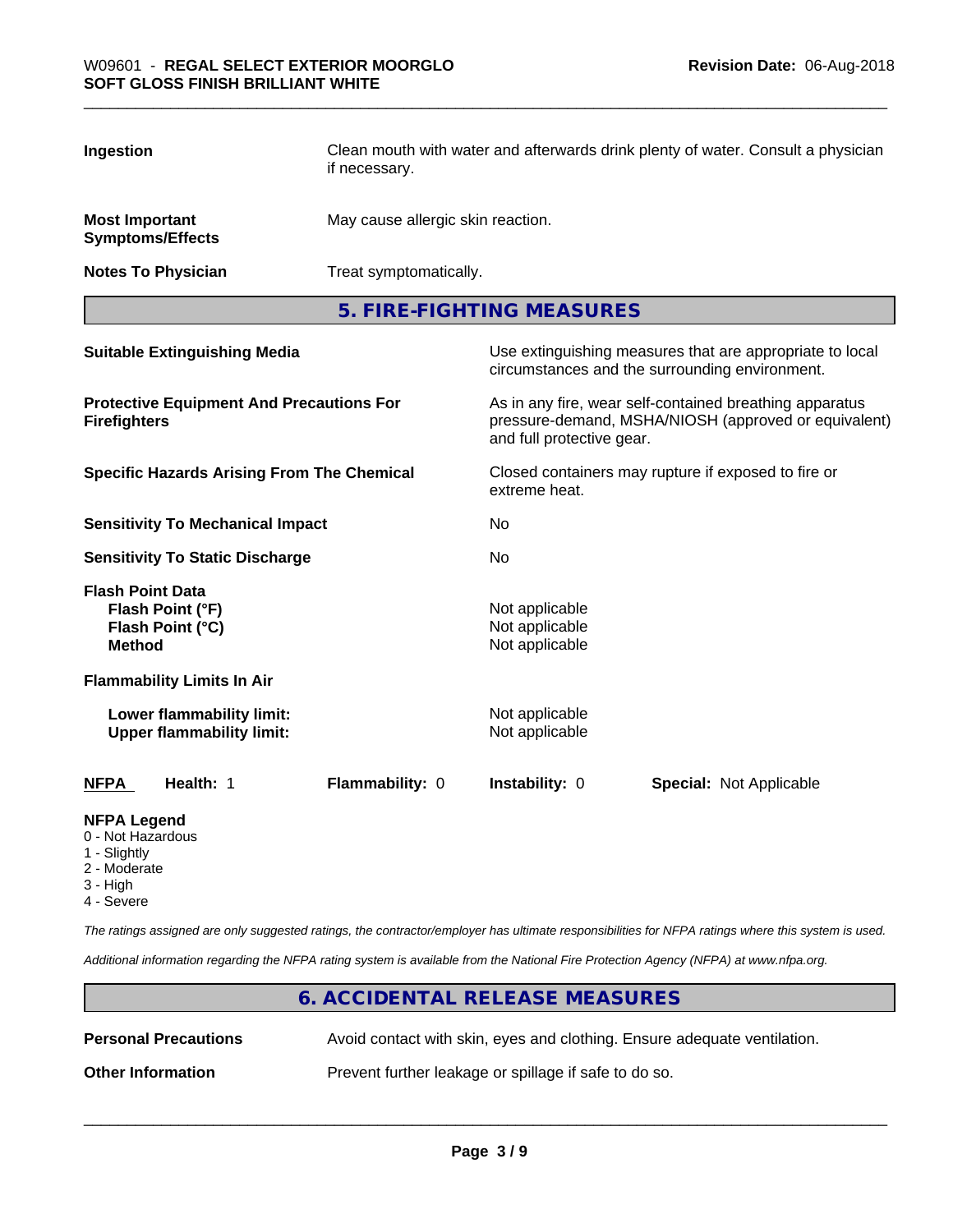| Soak up with inert absorbent material. Sweep up and shovel into suitable<br>containers for disposal.                                                                             |  |
|----------------------------------------------------------------------------------------------------------------------------------------------------------------------------------|--|
| 7. HANDLING AND STORAGE                                                                                                                                                          |  |
| Avoid contact with skin, eyes and clothing. Avoid breathing vapors, spray mists or<br>sanding dust. In case of insufficient ventilation, wear suitable respiratory<br>equipment. |  |
| Keep container tightly closed. Keep out of the reach of children.                                                                                                                |  |
| No information available<br><b>Incompatible Materials</b>                                                                                                                        |  |
|                                                                                                                                                                                  |  |

# **8. EXPOSURE CONTROLS/PERSONAL PROTECTION**

# **Exposure Limits**

| <b>Chemical name</b> | <b>ACGIH TLV</b>          | <b>OSHA PEL</b>          |
|----------------------|---------------------------|--------------------------|
| Titanium dioxide     | 10 mg/m $3$ - TWA         | 15 mg/m $3$ - TWA        |
| Zinc oxide           | 2 mg/m <sup>3</sup> - TWA | $5 \text{ mg/m}^3$ - TWA |
|                      | 10 mg/m $3$ - STEL        | 15 mg/m $3$ - TWA        |

# **Legend**

ACGIH - American Conference of Governmental Industrial Hygienists Exposure Limits OSHA - Occupational Safety & Health Administration Exposure Limits N/E - Not Established

**Engineering Measures** Ensure adequate ventilation, especially in confined areas.

| <b>Personal Protective Equipment</b> |                                                                          |
|--------------------------------------|--------------------------------------------------------------------------|
| <b>Eye/Face Protection</b>           | Safety glasses with side-shields.                                        |
| <b>Skin Protection</b>               | Protective gloves and impervious clothing.                               |
| <b>Respiratory Protection</b>        | In case of insufficient ventilation wear suitable respiratory equipment. |
| <b>Hygiene Measures</b>              | Avoid contact with skin, eyes and clothing. Remove and wash contaminated |

**9. PHYSICAL AND CHEMICAL PROPERTIES**

clothing before re-use. Wash thoroughly after handling.

| Appearance                  | liquid                   |
|-----------------------------|--------------------------|
| Odor                        | little or no odor        |
| <b>Odor Threshold</b>       | No information available |
| Density (Ibs/gal)           | 10.95 - 11.05            |
| <b>Specific Gravity</b>     | $1.31 - 1.33$            |
| рH                          | No information available |
| <b>Viscosity (cps)</b>      | No information available |
| Solubility(ies)             | No information available |
| <b>Water solubility</b>     | No information available |
| <b>Evaporation Rate</b>     | No information available |
| Vapor pressure @20 °C (kPa) | No information available |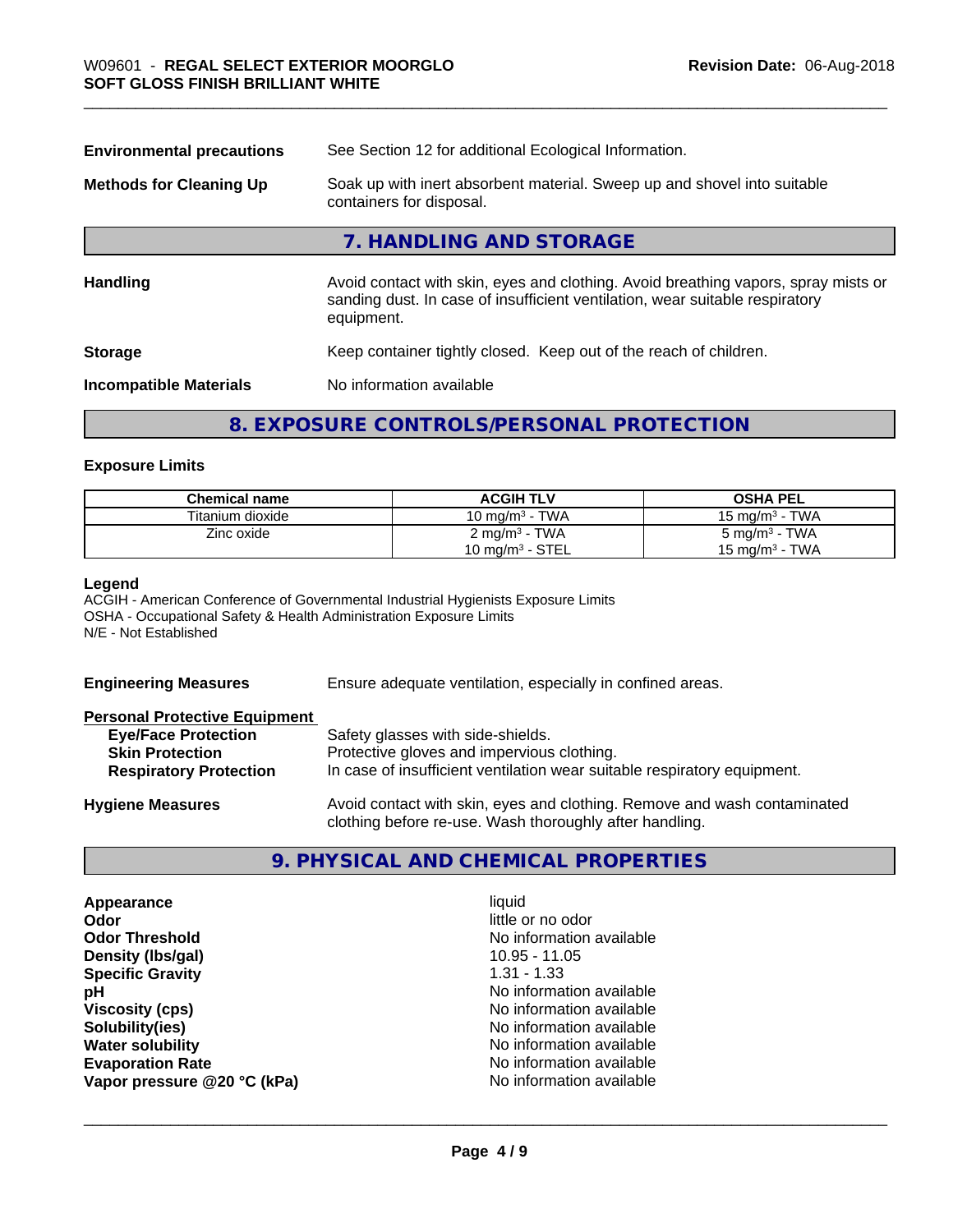| Vapor density                        | No information available |
|--------------------------------------|--------------------------|
| Wt. % Solids                         | $50 - 60$                |
| Vol. % Solids                        | $35 - 45$                |
| Wt. % Volatiles                      | $40 - 50$                |
| Vol. % Volatiles                     | $55 - 65$                |
| <b>VOC Regulatory Limit (g/L)</b>    | < 50                     |
| <b>Boiling Point (°F)</b>            | 212                      |
| <b>Boiling Point (°C)</b>            | 100                      |
| <b>Freezing Point (°F)</b>           | 32                       |
| <b>Freezing Point (°C)</b>           | 0                        |
| Flash Point (°F)                     | Not applicable           |
| Flash Point (°C)                     | Not applicable           |
| <b>Method</b>                        | Not applicable           |
| Flammability (solid, gas)            | Not applicable           |
| <b>Upper flammability limit:</b>     | Not applicable           |
| Lower flammability limit:            | Not applicable           |
| Autoignition Temperature (°F)        | No information available |
| <b>Autoignition Temperature (°C)</b> | No information available |
| Decomposition Temperature (°F)       | No information available |
| Decomposition Temperature (°C)       | No information available |
| <b>Partition coefficient</b>         | No information available |

# **10. STABILITY AND REACTIVITY**

| <b>Reactivity</b>                         | Not Applicable                           |
|-------------------------------------------|------------------------------------------|
| <b>Chemical Stability</b>                 | Stable under normal conditions.          |
| <b>Conditions to avoid</b>                | Prevent from freezing.                   |
| <b>Incompatible Materials</b>             | No materials to be especially mentioned. |
| <b>Hazardous Decomposition Products</b>   | None under normal use.                   |
| <b>Possibility of hazardous reactions</b> | None under normal conditions of use.     |

**11. TOXICOLOGICAL INFORMATION**

**Product Information**

# **Information on likely routes of exposure**

**Principal Routes of Exposure** Eye contact, skin contact and inhalation.

**Acute Toxicity** 

**Product Information** No information available

# **Symptoms related to the physical,chemical and toxicological characteristics**

**Symptoms** No information available

**Delayed and immediate effects as well as chronic effects from short and long-term exposure**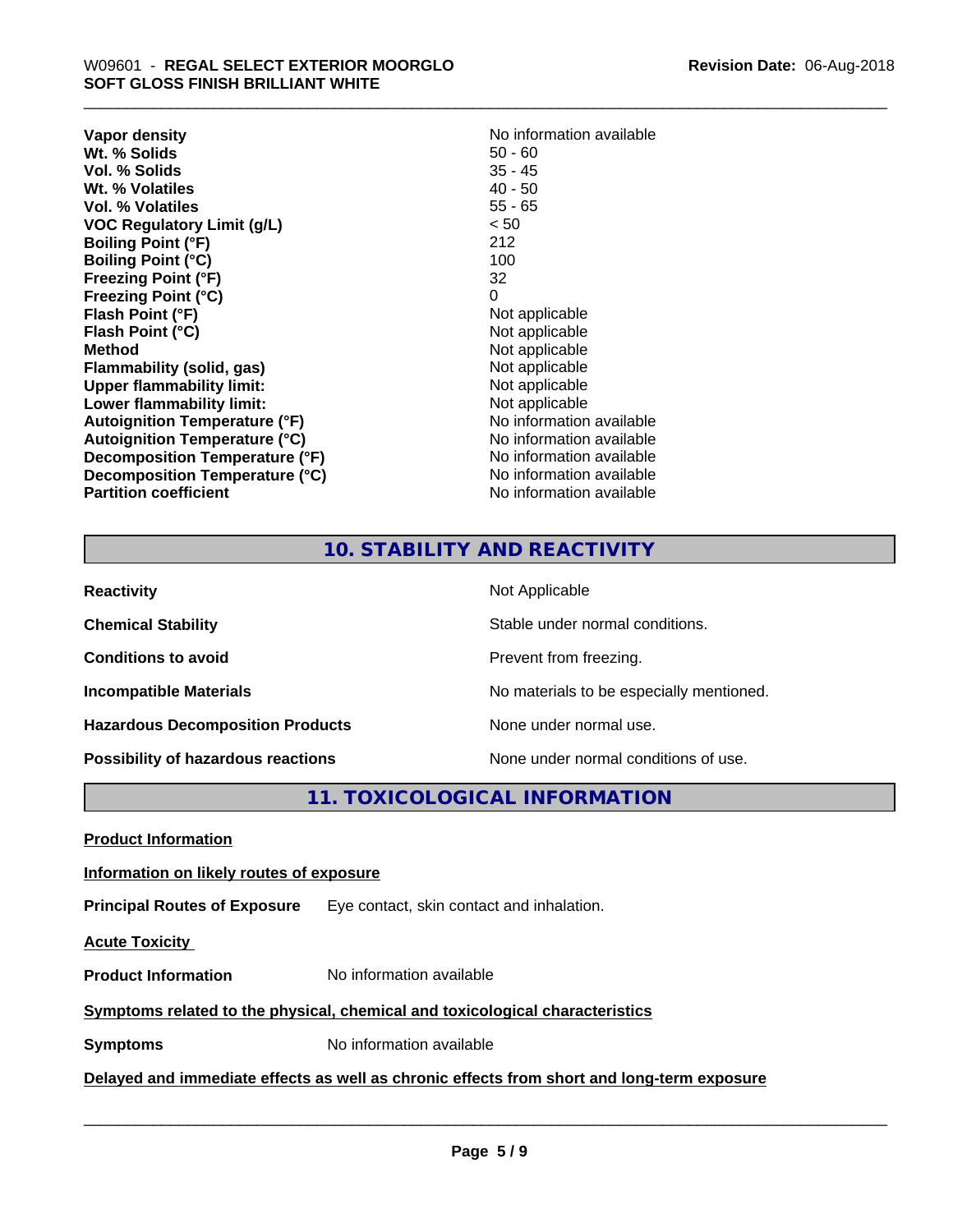| Eye contact                     | May cause slight irritation.                                                      |
|---------------------------------|-----------------------------------------------------------------------------------|
| <b>Skin contact</b>             | Substance may cause slight skin irritation. Prolonged or repeated contact may dry |
|                                 | skin and cause irritation.                                                        |
| <b>Inhalation</b>               | May cause irritation of respiratory tract.                                        |
| Ingestion                       | Ingestion may cause gastrointestinal irritation, nausea, vomiting and diarrhea.   |
| <b>Sensitization</b>            | May cause an allergic skin reaction                                               |
| <b>Neurological Effects</b>     | No information available.                                                         |
| <b>Mutagenic Effects</b>        | No information available.                                                         |
| <b>Reproductive Effects</b>     | May damage fertility or the unborn child.                                         |
| <b>Developmental Effects</b>    | No information available.                                                         |
| <b>Target organ effects</b>     | No information available.                                                         |
| <b>STOT - single exposure</b>   | No information available.                                                         |
| <b>STOT - repeated exposure</b> | No information available.                                                         |
| Other adverse effects           | No information available.                                                         |
| <b>Aspiration Hazard</b>        | No information available                                                          |

# **Numerical measures of toxicity**

**The following values are calculated based on chapter 3.1 of the GHS document**

| ATEmix (oral)                                   | 33871 mg/kg |
|-------------------------------------------------|-------------|
| <b>ATEmix (dermal)</b>                          | 123457      |
| <b>ATEmix (inhalation-dust/mist)</b> 473.2 mg/L |             |

# **Component Information**

Titanium dioxide LD50 Oral: > 10000 mg/kg (Rat) Zinc oxide LD50 Oral: 5000 mg/kg (Rat) LC50 Inhalation (Dust):  $> 5700$  mg/m<sup>3</sup> (Rat, 4 hr.) 1-Methyl-2-pyrrolidinone LD50 Oral: 3598 mg/kg (Rat) LD50 Dermal: 2000 mg/kg (Rabbit) 2-N-octyl-4-Isothiazolin-3-One LD50 Oral: 550 mg/kg (Rat) LD50 Dermal: 690 mg/kg (Rabbit)

# **Carcinogenicity**

*The information below indicateswhether each agency has listed any ingredient as a carcinogen:.*

| <b>Chemical</b><br>name              | <b>IARC</b>                  | NTP | <b>OCU</b><br>∪אח |
|--------------------------------------|------------------------------|-----|-------------------|
|                                      | .<br>2B<br>Human<br>Possible |     | Listed            |
| .<br><br>. dioxide<br><b>itanium</b> | Carcinoɑen                   |     |                   |

• Although IARC has classified titanium dioxide as possibly carcinogenic to humans (2B), their summary concludes: "No significant exposure to titanium dioxide is thought to occur during the use of products in which titanium dioxide is bound to other materials, such as paint."

# **Legend**

IARC - International Agency for Research on Cancer NTP - National Toxicity Program OSHA - Occupational Safety & Health Administration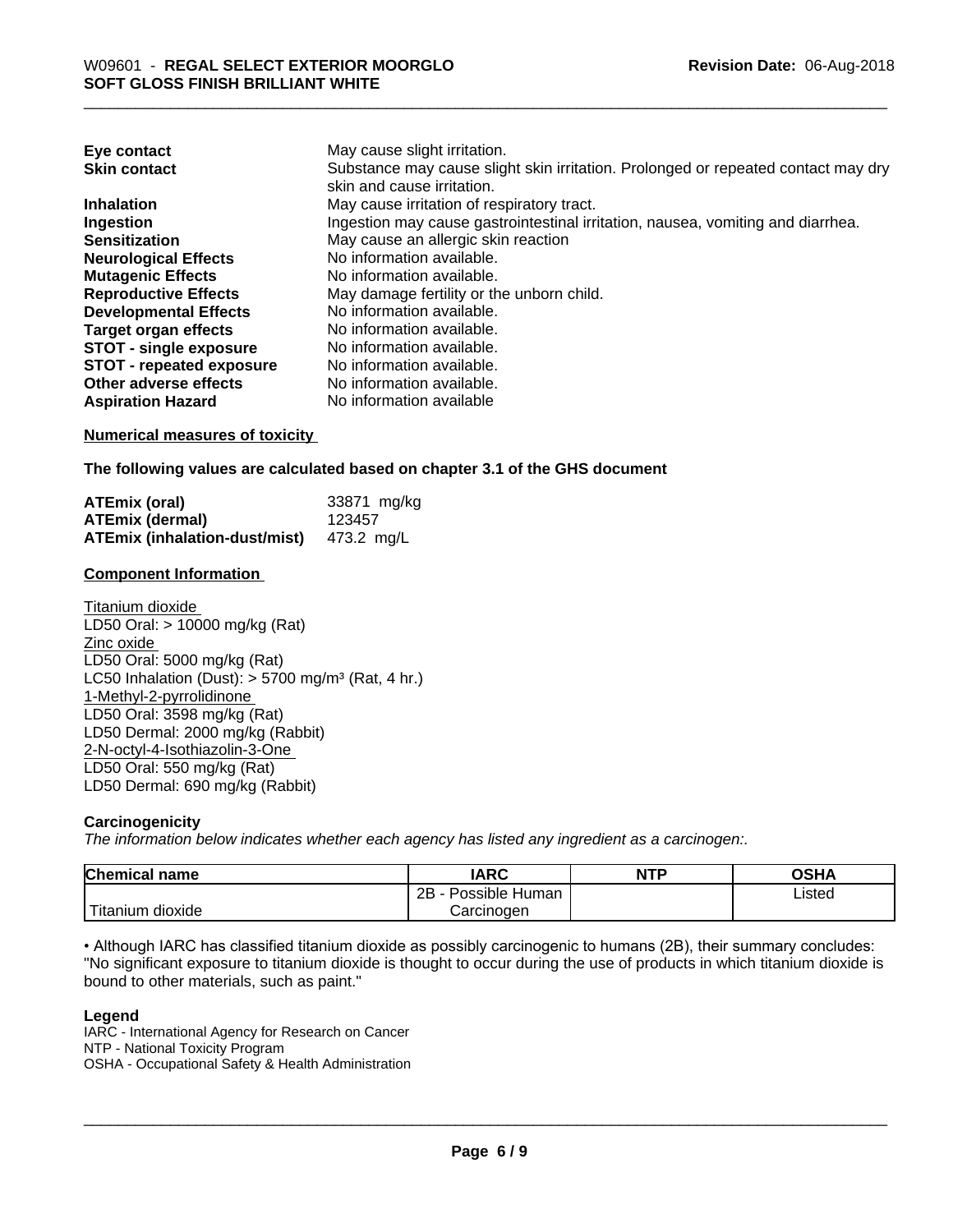# **12. ECOLOGICAL INFORMATION**

# **Ecotoxicity Effects**

The environmental impact of this product has not been fully investigated.

# **Product Information**

# **Acute Toxicity to Fish**

No information available

# **Acute Toxicity to Aquatic Invertebrates**

No information available

# **Acute Toxicity to Aquatic Plants**

No information available

# **Persistence / Degradability**

No information available.

# **Bioaccumulation**

No information available.

# **Mobility in Environmental Media**

No information available.

### **Ozone**

No information available

# **Component Information**

# **Acute Toxicity to Fish**

Titanium dioxide  $LC50:$  > 1000 mg/L (Fathead Minnow - 96 hr.)

# **Acute Toxicity to Aquatic Invertebrates**

No information available

# **Acute Toxicity to Aquatic Plants**

No information available

# **13. DISPOSAL CONSIDERATIONS**

**Waste Disposal Method** Dispose of in accordance with federal, state, and local regulations. Local requirements may vary, consult your sanitation department or state-designated environmental protection agency for more disposal options.

 $\overline{\phantom{a}}$  ,  $\overline{\phantom{a}}$  ,  $\overline{\phantom{a}}$  ,  $\overline{\phantom{a}}$  ,  $\overline{\phantom{a}}$  ,  $\overline{\phantom{a}}$  ,  $\overline{\phantom{a}}$  ,  $\overline{\phantom{a}}$  ,  $\overline{\phantom{a}}$  ,  $\overline{\phantom{a}}$  ,  $\overline{\phantom{a}}$  ,  $\overline{\phantom{a}}$  ,  $\overline{\phantom{a}}$  ,  $\overline{\phantom{a}}$  ,  $\overline{\phantom{a}}$  ,  $\overline{\phantom{a}}$ 

# **14. TRANSPORT INFORMATION**

**DOT** Not regulated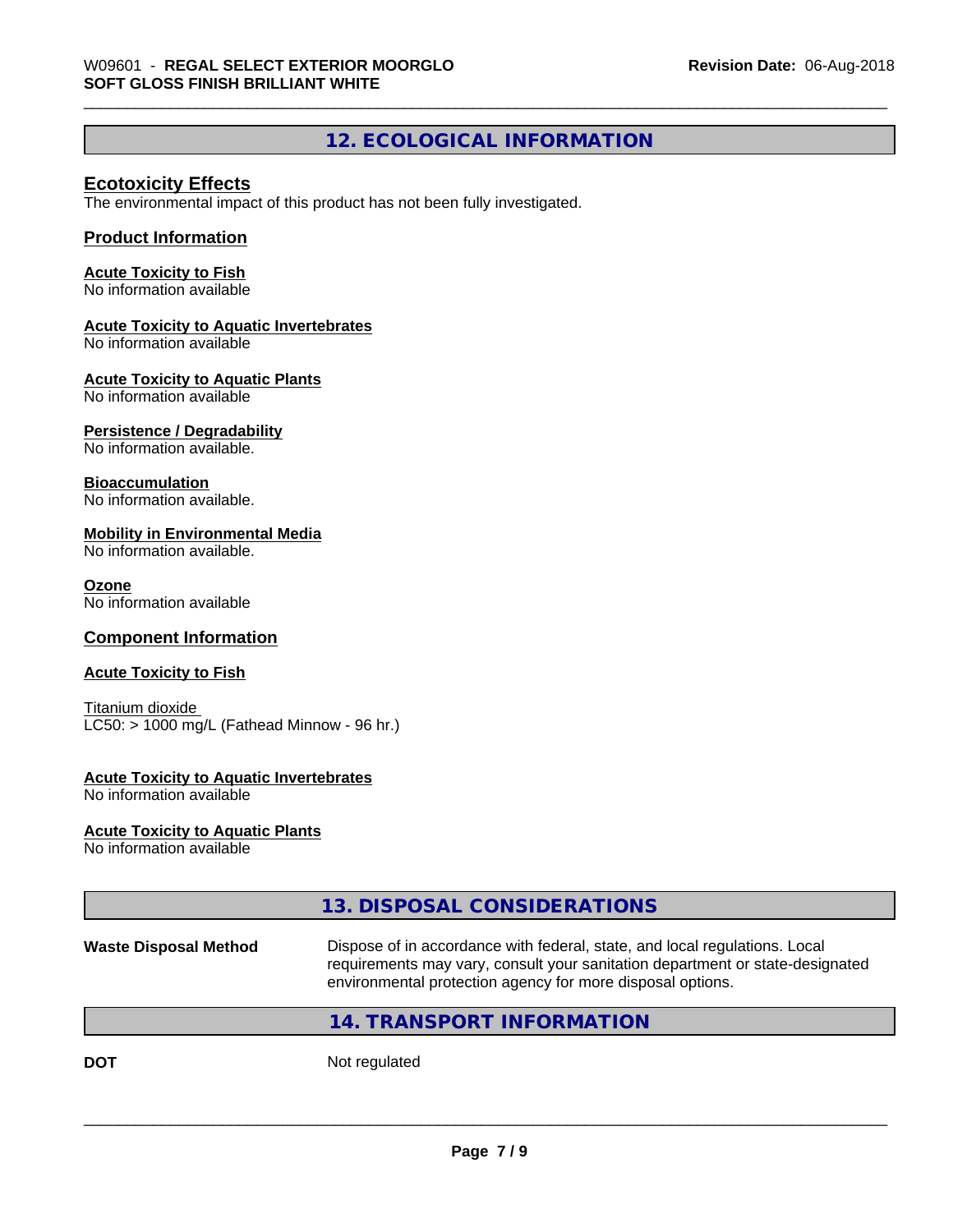| <b>ICAO / IATA</b> | Not regulated |  |
|--------------------|---------------|--|
|--------------------|---------------|--|

# **IMDG / IMO** Not regulated

**15. REGULATORY INFORMATION**

# **International Inventories**

| <b>TSCA: United States</b> | Yes - All components are listed or exempt. |
|----------------------------|--------------------------------------------|
| <b>DSL: Canada</b>         | Yes - All components are listed or exempt. |

# **Federal Regulations**

### **SARA 311/312 hazardous categorization**

| Acute health hazard               | Yes |
|-----------------------------------|-----|
| Chronic Health Hazard             | Yes |
| Fire hazard                       | Nο  |
| Sudden release of pressure hazard | Nο  |
| Reactive Hazard                   | N٥  |

# **SARA 313**

Section 313 of Title III of the Superfund Amendments and Reauthorization Act of 1986 (SARA). This product contains a chemical or chemicals which are subject to the reporting requirements of the Act and Title 40 of the Code of Federal Regulations, Part 372:

| <b>Chemical name</b> | CAS No.   | Weight-% | <b>CERCLA/SARA 313</b>     |
|----------------------|-----------|----------|----------------------------|
|                      |           |          | (de minimis concentration) |
| Zinc oxide           | 1314-13-2 |          |                            |

**Clean Air Act,Section 112 Hazardous Air Pollutants (HAPs) (see 40 CFR 61)**

This product contains the following HAPs:

*None*

# **US State Regulations**

# **California Proposition 65**

**AVIMARNING:** Cancer and Reproductive Harm– www.P65warnings.ca.gov

# **State Right-to-Know**

| <b>Chemical name</b>     | <b>Massachusetts</b> | <b>New Jersev</b> | Pennsylvania |
|--------------------------|----------------------|-------------------|--------------|
| Titanium dioxide         |                      |                   |              |
| Zinc oxide               |                      |                   |              |
| 1-Methyl-2-pyrrolidinone |                      |                   |              |